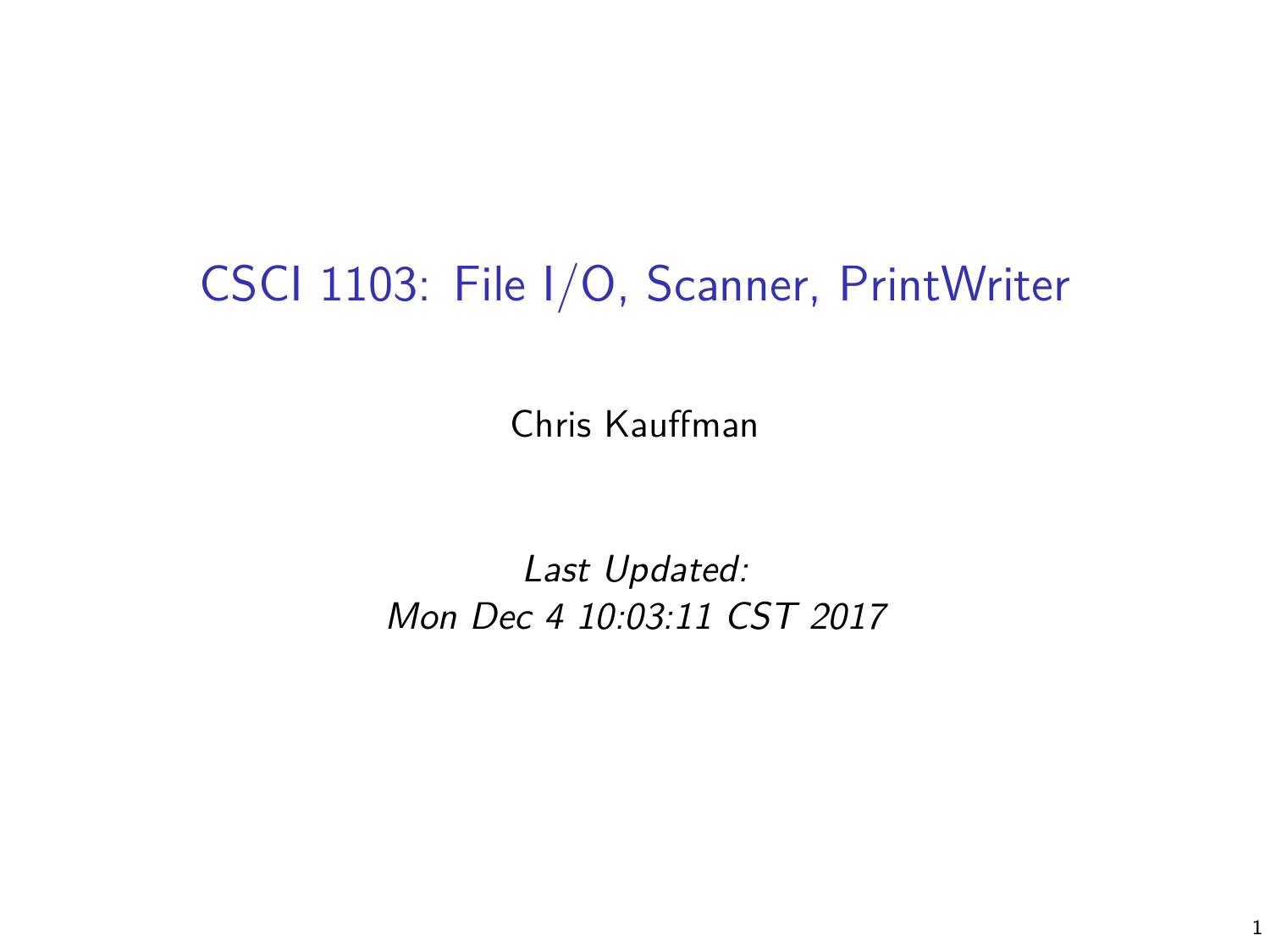## **Logistics**

#### Reading from Eck

- $\triangleright$  Ch 2.1 on Input, File I/O
- $\triangleright$  Ch 11.1-2 on File I/O

#### Goals

- $\blacktriangleright$  Scanner for input
- $\blacktriangleright$  Input from different sources
- $\blacktriangleright$  File output with PrintWriter

Lab12: Scanner Exercises on reading input from different sources

#### Project 5

- $\triangleright$  Will post in next two days
- $\blacktriangleright$  Due last few days of class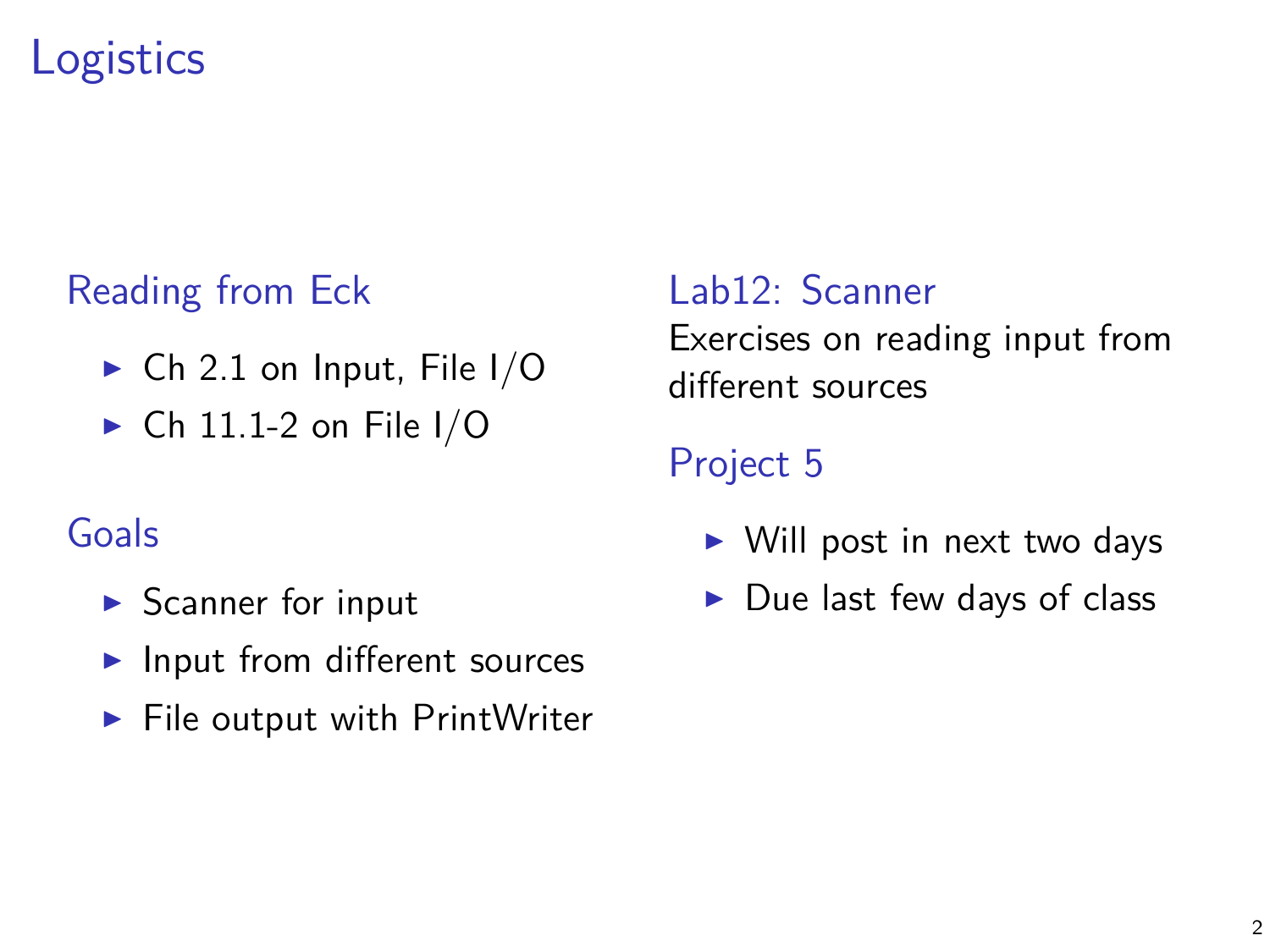# Input / Output (I/O) so far

#### Input

- $\triangleright$  So far have used the TextIO to get input from users
- $\triangleright$  TextIO was written by Eck (text author) for beginners: not part of standard Java
- Scanner is a similar class which is part of the standard Java library
- $\triangleright$  Will study Scanner to read from user, String, and File

#### **Output**

- ▶ So far only System.out.println() / printf() to put stuff on the screen
- $\triangleright$  Can also put stuff in files for permanent storage
- $\triangleright$  Will use PrintWriter for that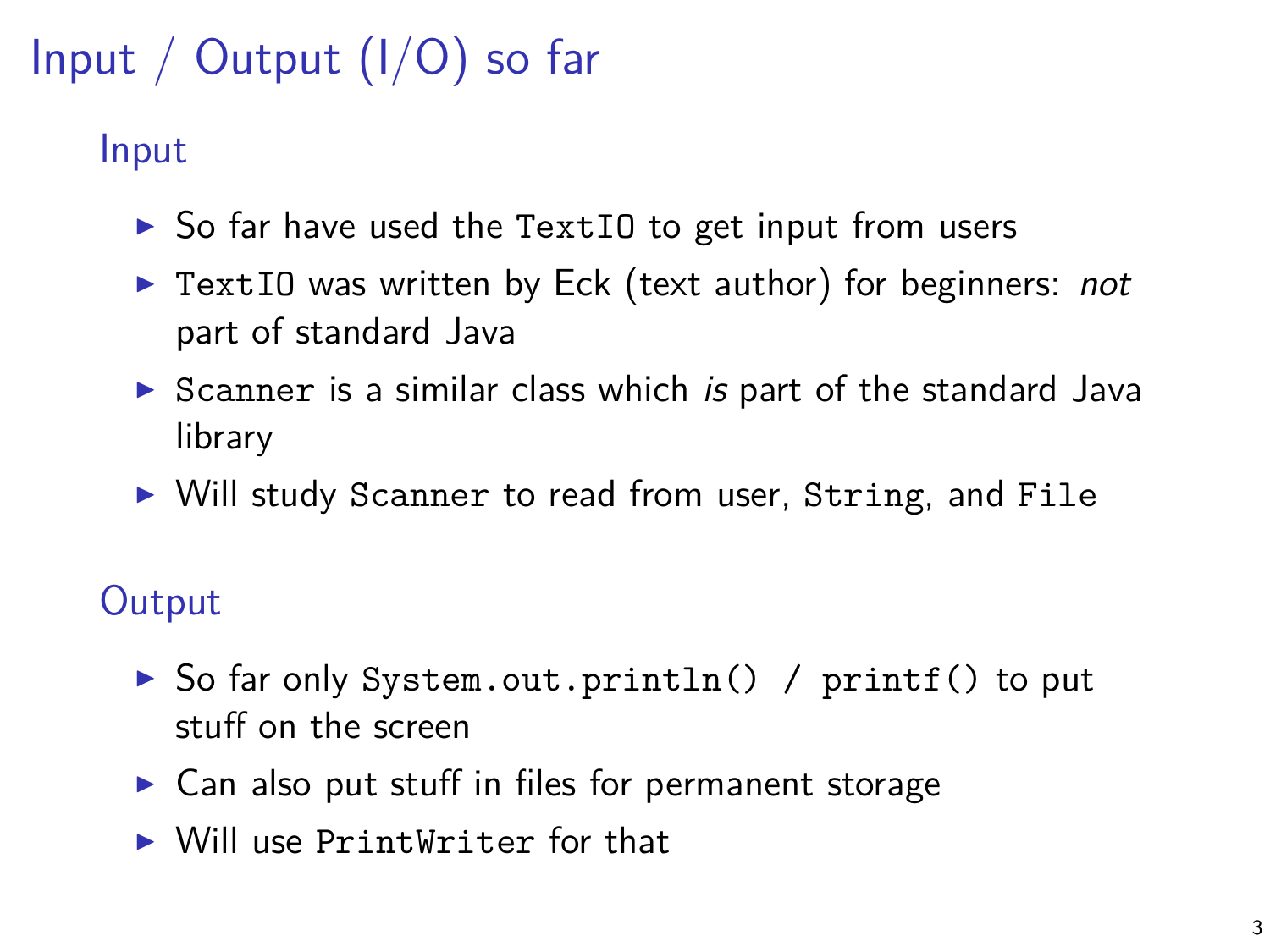### The Scanner Class

- $\triangleright$  On object which reads input from some source
- $\triangleright$  Consider demo program below: similar to TextIO.java

```
1 // Short demo of the scanner class which reads an integer, double,
 2 // string from the user
3
   import java.util.Scanner; // notify compiler of Scanner use
5
6 public class ScannerDemo{
      public static void main(String args[]){
8 System.out.println("Enter int double string:");<br>9 Scanner input = new Scanner(System.in): // scan
       9 Scanner input = new Scanner(System.in); // scan from keyboard
10 int i = input.nextInt(); \frac{1}{2} // read an int
11 double d = input.nextDouble(); // read a double
12 String s = input.next(); \frac{1}{2} / read a string
13 String s2 = input.next(); \frac{1}{2} read a string
14 System.out.printf("%d %f %s %s\n",i,d,s,s2);
15 }
16 }
```
Where could one find out about all the methods of [Scanner?](http://docs.oracle.com/javase/1.5.0/docs/api/java/util/Scanner.html)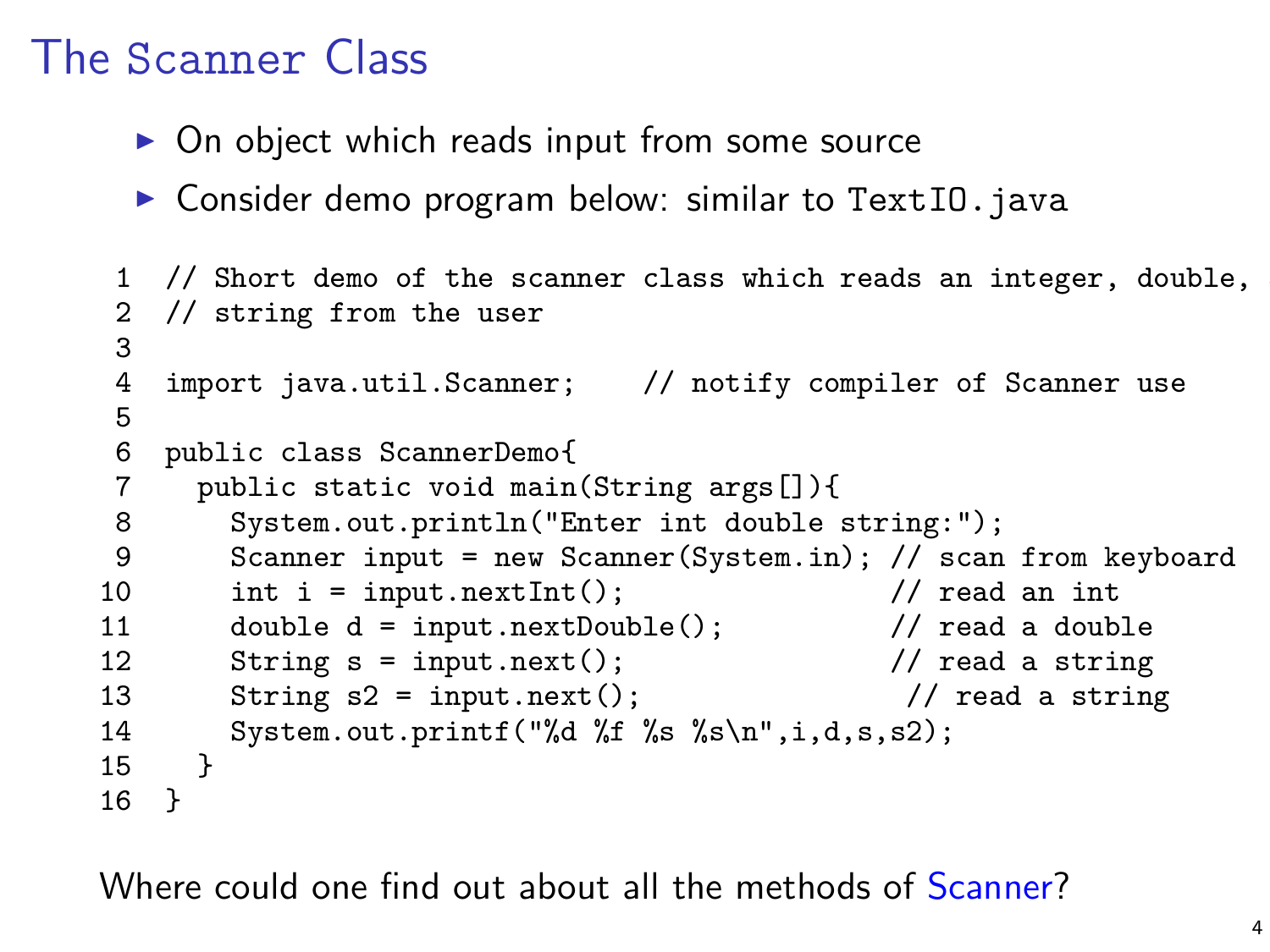#### Imports and Packages

- $\blacktriangleright$  Java's library has MANY classes divided into packages
- $\triangleright$  Essential classes like String, System, Math live in the java.lang package which is always imported by default
- $\blacktriangleright$  Less essential classes like Scanner live elsewhere such as in the java.util package
- $\triangleright$  Other packages must be imported with lines like

```
import java.util.Scanner; // notify compiler of Scanner use
import java.io.File; // notify compiler of File use
import java.util.ArrayList; // notify compiler ArrayList use
```

```
import java.util.*; // using multiple classes from package
```
 $\triangleright$  Packages are a complex topic for another day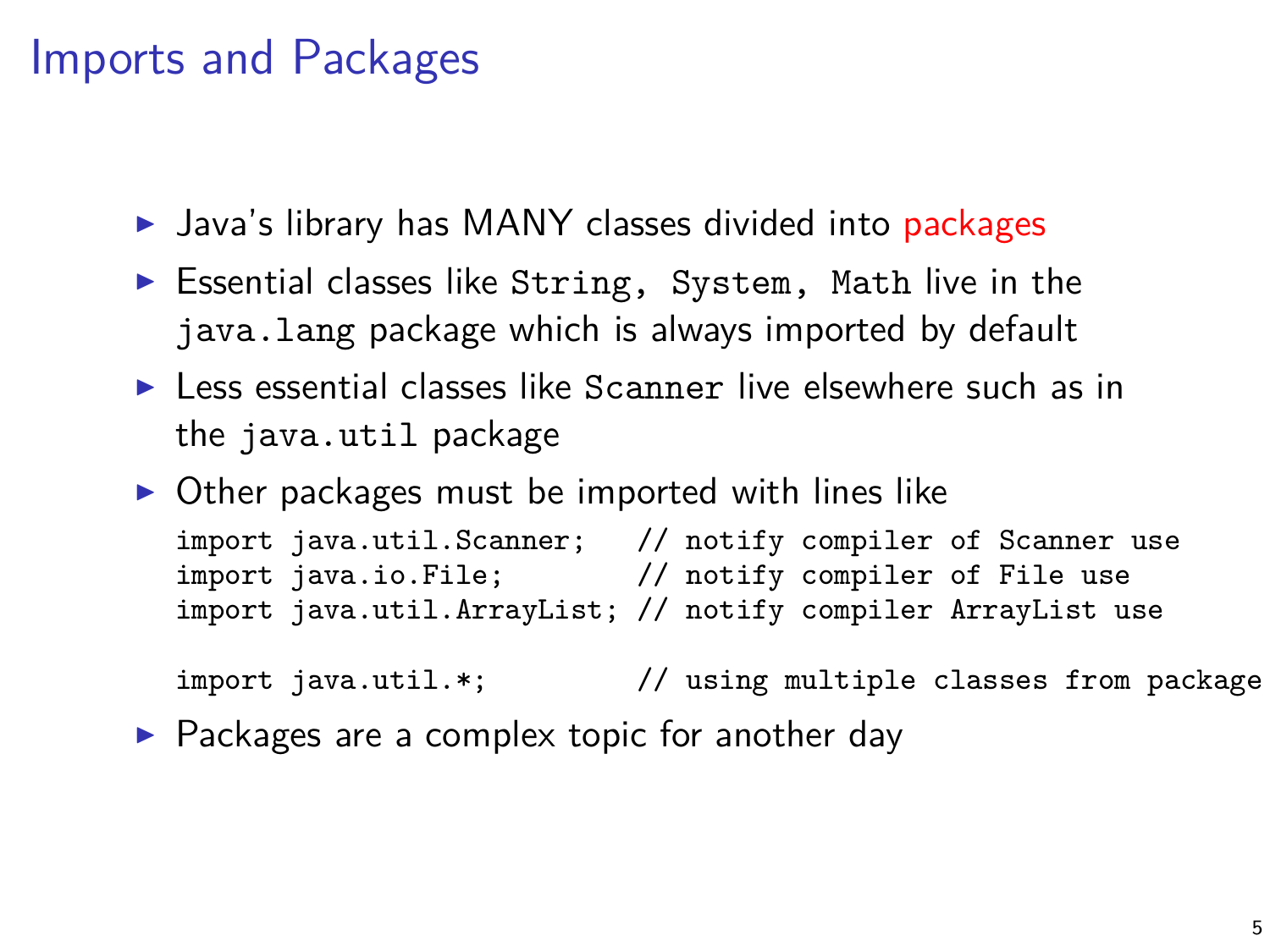### Detecting the End of Input

```
class Scanner{
  public String next()
  // Finds and returns the next complete token from
  // this scanner.
```
public boolean hasNext() // Returns true if this scanner has another token // in its input. CK: safe to call next()

- In input loops, make use of hasNext() to determine if more input is present
- $\triangleright$  For interactive input, special characters can be used to signal end of input
	- $\triangleright$  Mac/Unix: press Ctrl-D to signal end of input
	- $\triangleright$  Windows: press Ctrl-Z to signal end of input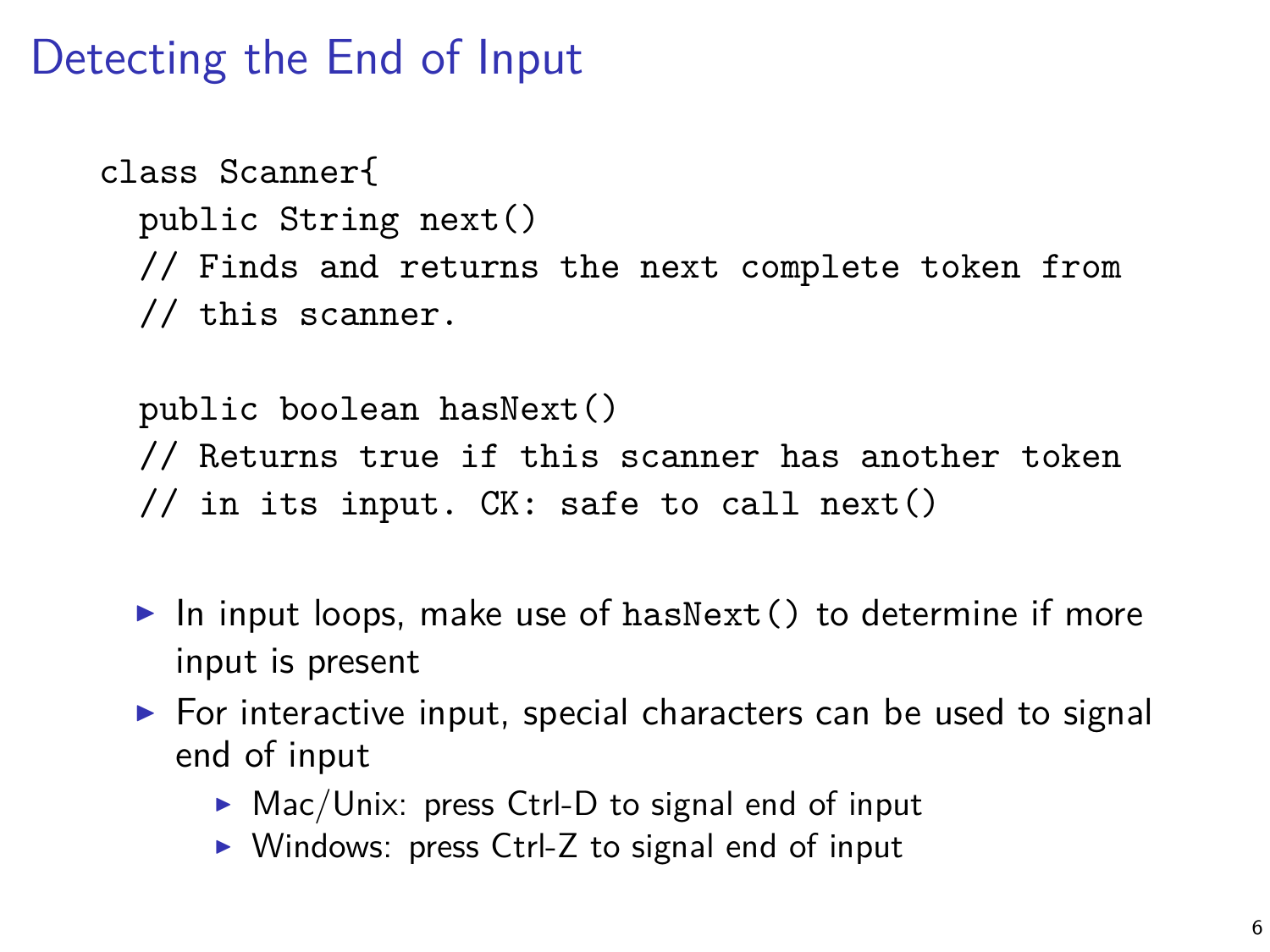## Sample of Detecting End of Input

```
1 // Demonstrate the hasNext() method of Scanner<br>2 import iava.util.Scanner:
     import java.util.Scanner;
 3
 4 public class EndOfInput{<br>5 public static void main
 5 public static void main(String args[]){<br>6 System.out.println("To end input");
 6 System.out.println("To end input");
 7 System.out.println("- Mac/Unix: press Ctrl-D");<br>8 System.out.println("- Windows: press Ctrl-Z");
 8 System.out.println("- Windows: press Ctrl-Z");<br>9 Scanner input = new Scanner(System.in):
9 Scanner input = new Scanner(System.in);<br>10 int count = 0:
           int count = 0;
11 String allStrings = "";
\begin{array}{cc} 12 \\ 13 \end{array} //
              System.out.println("Enter a string:");<br>iile(input.hasNext()){ // loop while input
14 while(input.hasNext()){<br>15 System.out.println("Enter a str
15 System.out.println("Enter a string:");<br>16 String str = input.next(); // get
              String str = input.next(); \frac{1}{2} // get a string
17 count++; // increment
18 allStrings += str + "\n"; // tack on to all
19 //System.out.println("Enter a string:");<br>20 }
20 }
21
22 System.out.printf("End of input reached\n");<br>23 System.out.printf("%d total strings typed\n"
23 System.out.printf("%d total strings typed\n",count);<br>24 System.out.printf("All strings:\n%s\n".allStrings):
        System.out.printf("All strings:\n%s\n",allStrings);<br>}
25 }
26 }
```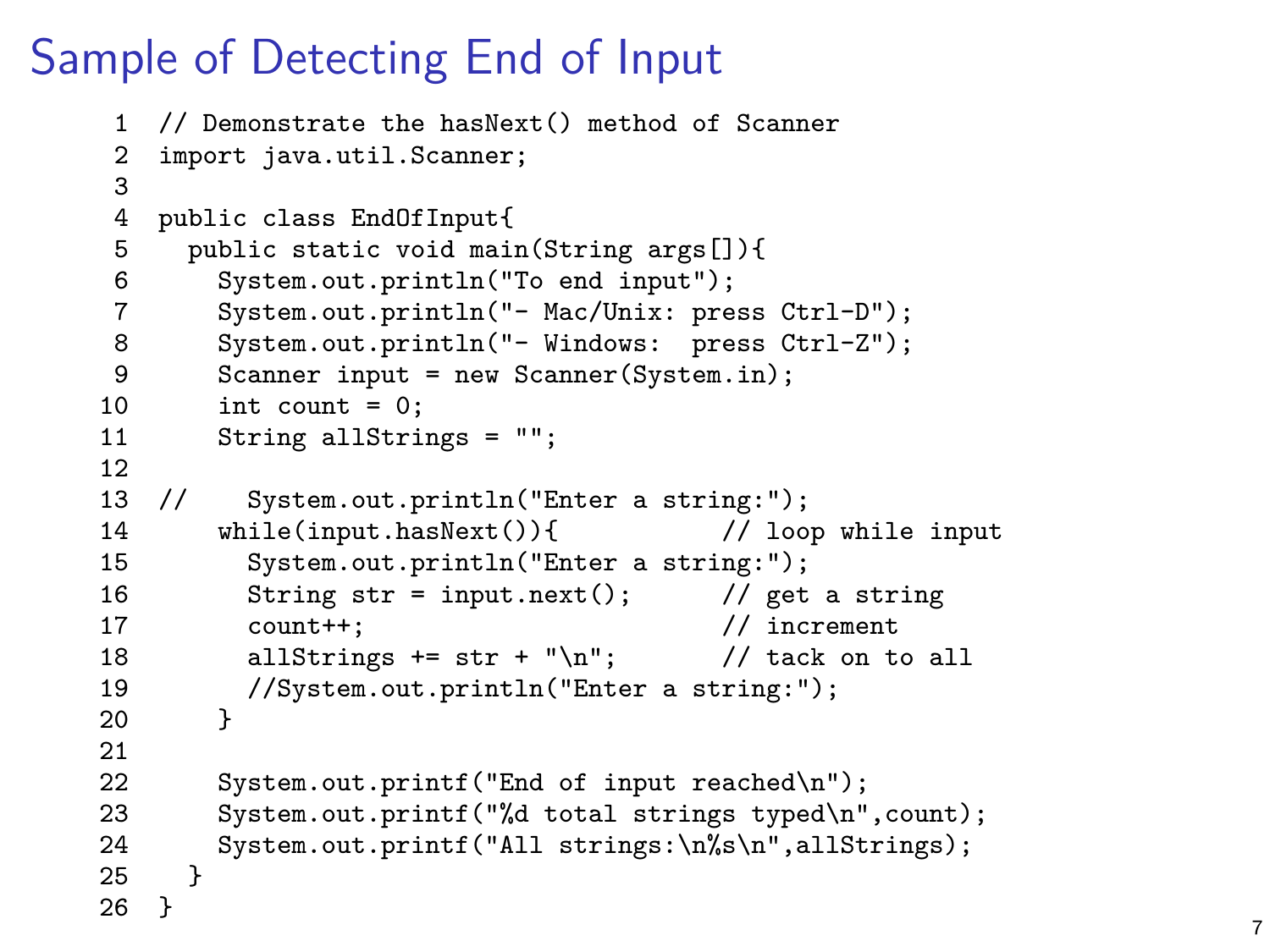### Exercise: Sum Integers

- $\blacktriangleright$  Repeatedly prompt for input
- $\blacktriangleright$  Use next Int () to read an int
- $\triangleright$  Add on to a total
- $\triangleright$  Go until end of input is indicated
- $\blacktriangleright$  Use hasNext() for this

> javac SumIntegers.java > java SumIntegers Stop with Ctrl-D (Mac/Unix) or Ctrl-2 Enter an integer: 12 Enter an integer: 14 Enter an integer: 1 Enter an integer: 9 Enter an integer: End of input Total: 36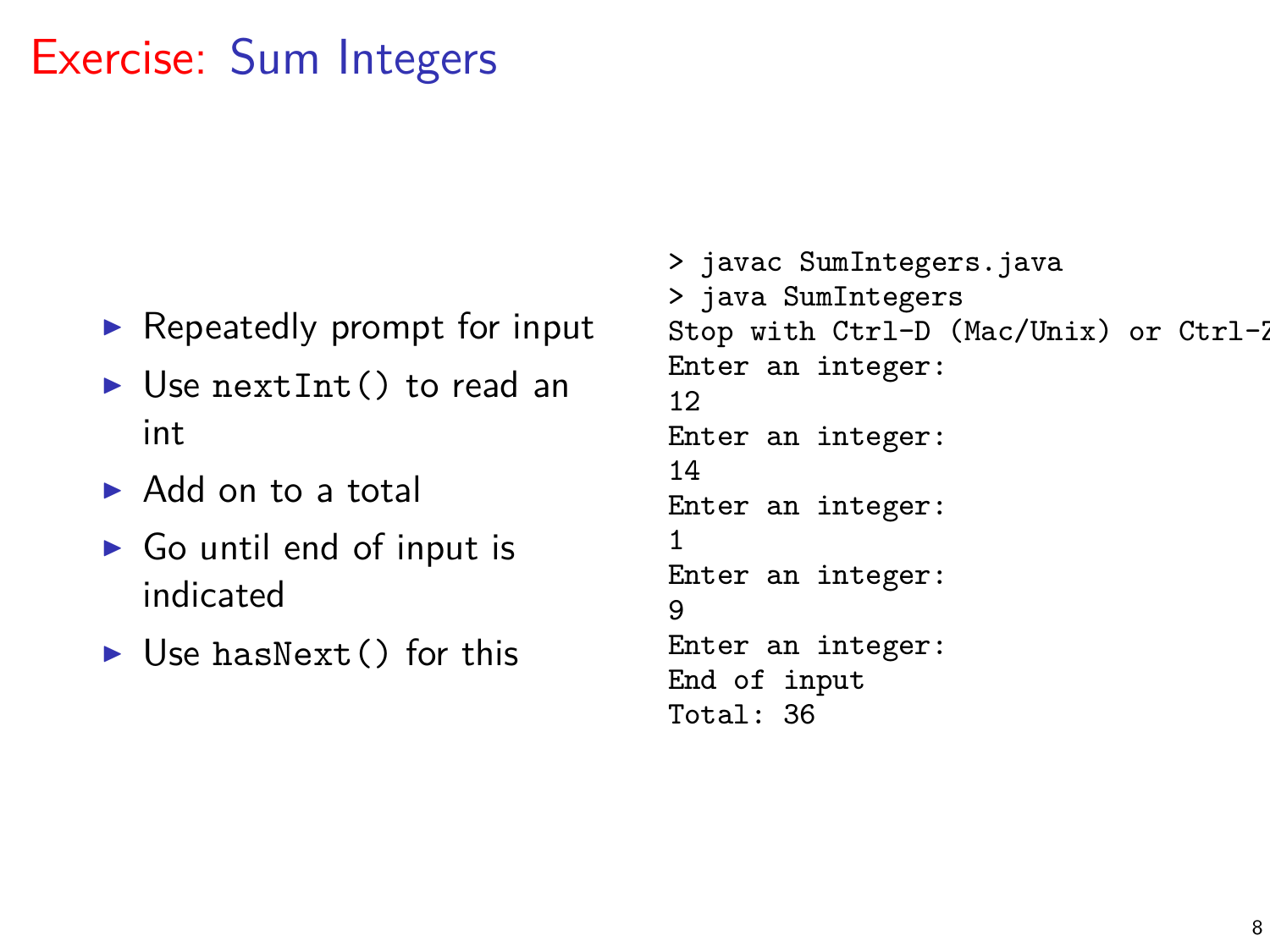### Answer: Sum Integers

```
1 // Exercise to sum numbers<br>2 import iava.util.Scanner:
     import java.util.Scanner;
 3
 4 public class SumIntegers{
 5 public static void main(String args[]){<br>6 System.out.println("Stop with Ctrl-D
           6 System.out.println("Stop with Ctrl-D (Mac/Unix) or Ctrl-Z (Windows)");
 \frac{7}{8}8 Scanner input = new Scanner(System.in);<br>9 int total = 0:
9 int total = 0;<br>10 System.out.pri
10 System.out.println("Enter an integer:");<br>11 while(input.hasNext()){ // loo
11 while(input.hasNext()){ // loop while input<br>12 int num = input.nextInt(); // get a number
12 int num = input.nextInt(); \frac{1}{2} get a num<br>13 total += num: \frac{1}{2} // increment.
13 total += num;<br>14 System.out.pr
           System.out.println("Enter an integer:");<br>}
\frac{15}{16}16 System.out.printf("End of input\n");<br>17 System.out.printf("Total: "Ad\n".tota
        System.out.printf("Total: %d\n",total);<br>}
18 }
19 }
```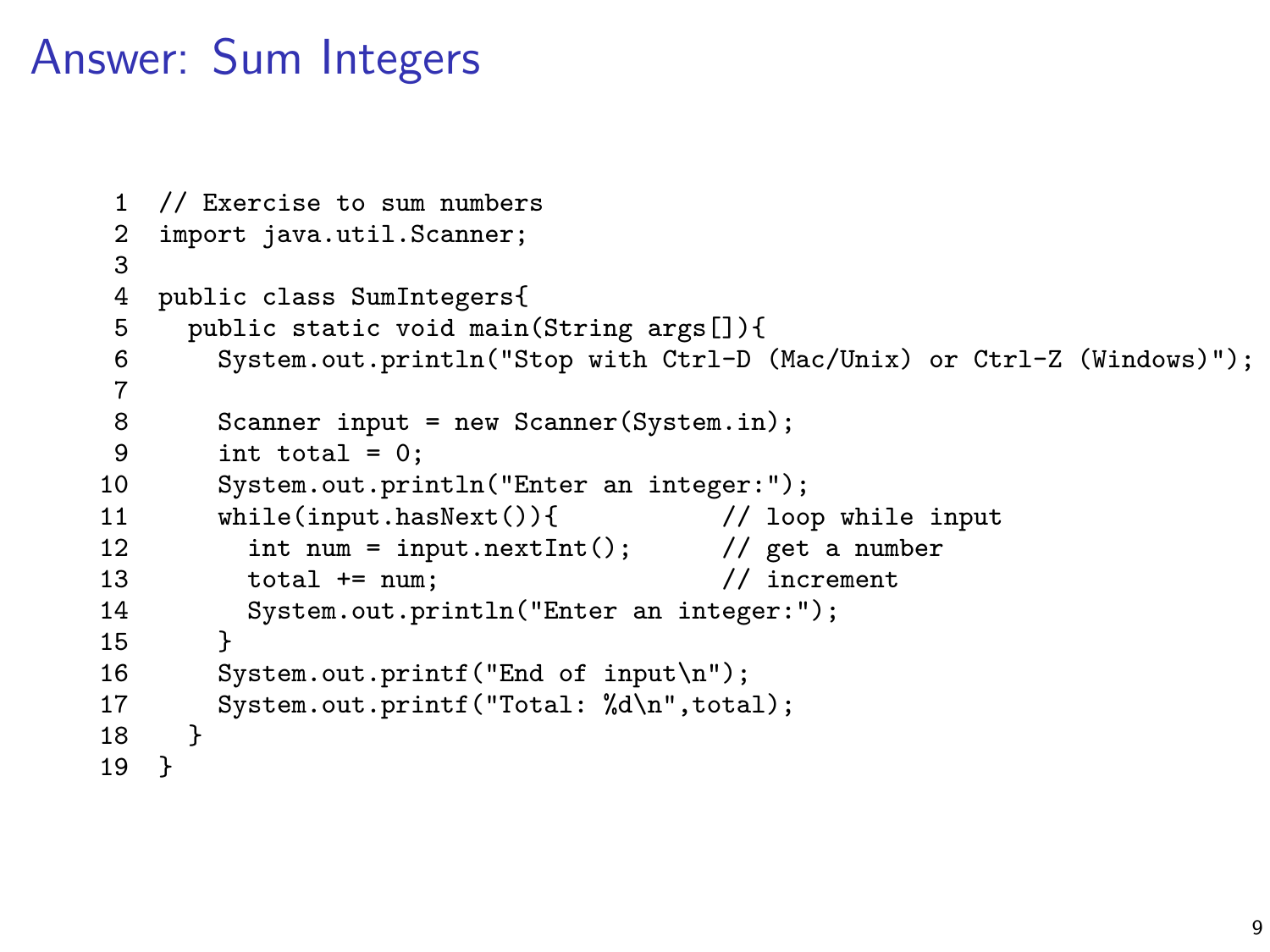#### Constructors for Scanner

- $\triangleright$  Scanners are initialized with a source from which they read
- $\triangleright$  Mostly behave identically irrespective of a source: useful

```
// READ FROM THE TERMINAL
// Constructs a new Scanner that produces values
// scanned from the specified input stream.
Scanner in = new Scanner(System.in);
```

```
// READ FROM A STRING
// Constructs a new Scanner that produces values
// scanned from the specified string.
Scanner in = new Scanner("Give me a 1 Give me a 2");
```
// READ FROM A FILE // Constructs a new Scanner that produces values // scanned from the specified File. Scanner in = new Scanner(new File("stuff.txt")); // !! Oh - that IS interesting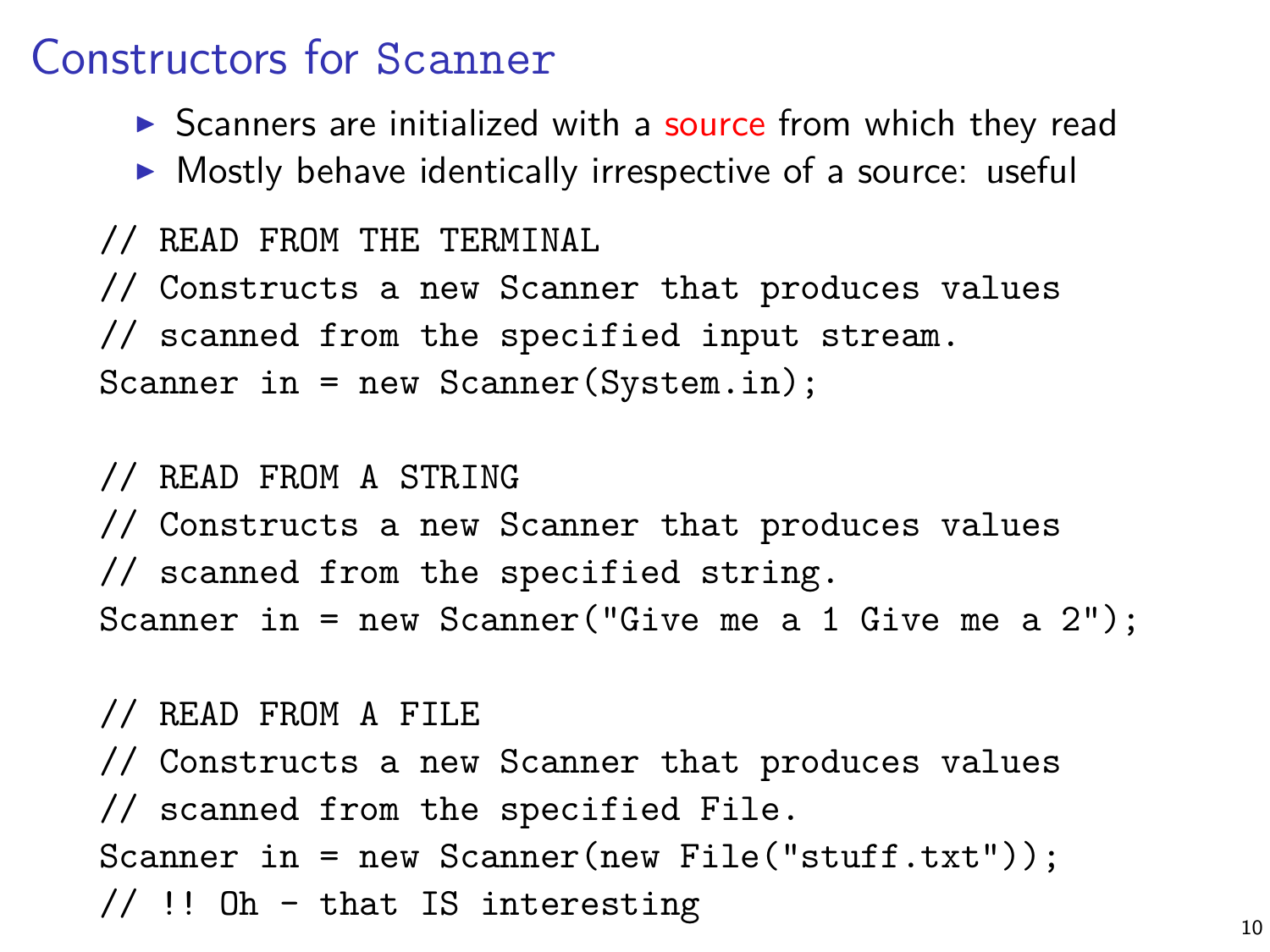## Sum integers from Strings and Files

```
1 // Demo to sum integers from<br>2 // different strings
    // different strings
 3 import java.util.Scanner;
 \frac{4}{5}5 public class SumStringInts{<br>6 public static void main(S)
 6 public static void main(String args[]){
 7 Scanner input;<br>8 int total:
          int total:
\frac{9}{10}10 String nums1 = "1 2 3 4";<br>11 input = new Scanner(nums1)
11 input = new Scanner(nums1);<br>12 total = 0:
12 total = 0;<br>13 while(inpu
13 while(input.hasNext()){<br>14 int num = input.next1
14 int num = input.nextInt();<br>15 total += num:
           total += num;<br>}
16<br>17
          System.out.printf("Total: %d\n",
18 total);
19<br>2020 String nums2 = "10 30 50 70 90";<br>21 input = new Scanner(nums2):
21 input = new Scanner(nums2);<br>22 total = 0:
          \text{total} = 0:
23 while(input.hasNext()){<br>24 int num = input next[1]
24 int num = input.nextInt();<br>25 total += num:
             total += num:26 }
          System.out.printf("Total: %d\n",
28 total);<br>29 }
29 }
30 }
```

```
1 // Demo to sum integers from a file<br>2 import java util Scanner:
 2 import java.util.Scanner;<br>3 import java.io.File: //
     import java.io.File: // using File class
 \frac{4}{5}5 public class SumFileInts{
 6 public static void main(String args[]){
 7 try{<br>8 St:
 8 String filename = "numbers.txt";<br>9 Scanner input =
9 Scanner input =<br>10 new Scanner(n)10 new Scanner(new File(filename));<br>11 int total = 0:
11 int total = 0;<br>12 while(input.ha
12 while(input.hasNext()){<br>13 int num = input next[1]
13 int num = input.nextInt();<br>14 total += num:
              total += num;<br>}
\frac{15}{16}16 System.out.printf("Total: %d\n",
                                       total):
18 input.close(); // for file scanning<br>19
\frac{19}{20}20 catch(Exception e){<br>21 throw new Runtime
              \frac{1}{2} throw new RuntimeException(e):
22 }
\begin{matrix} 23 \\ 24 \end{matrix} }
24 }
```
What looks ugly and interesting in these examples?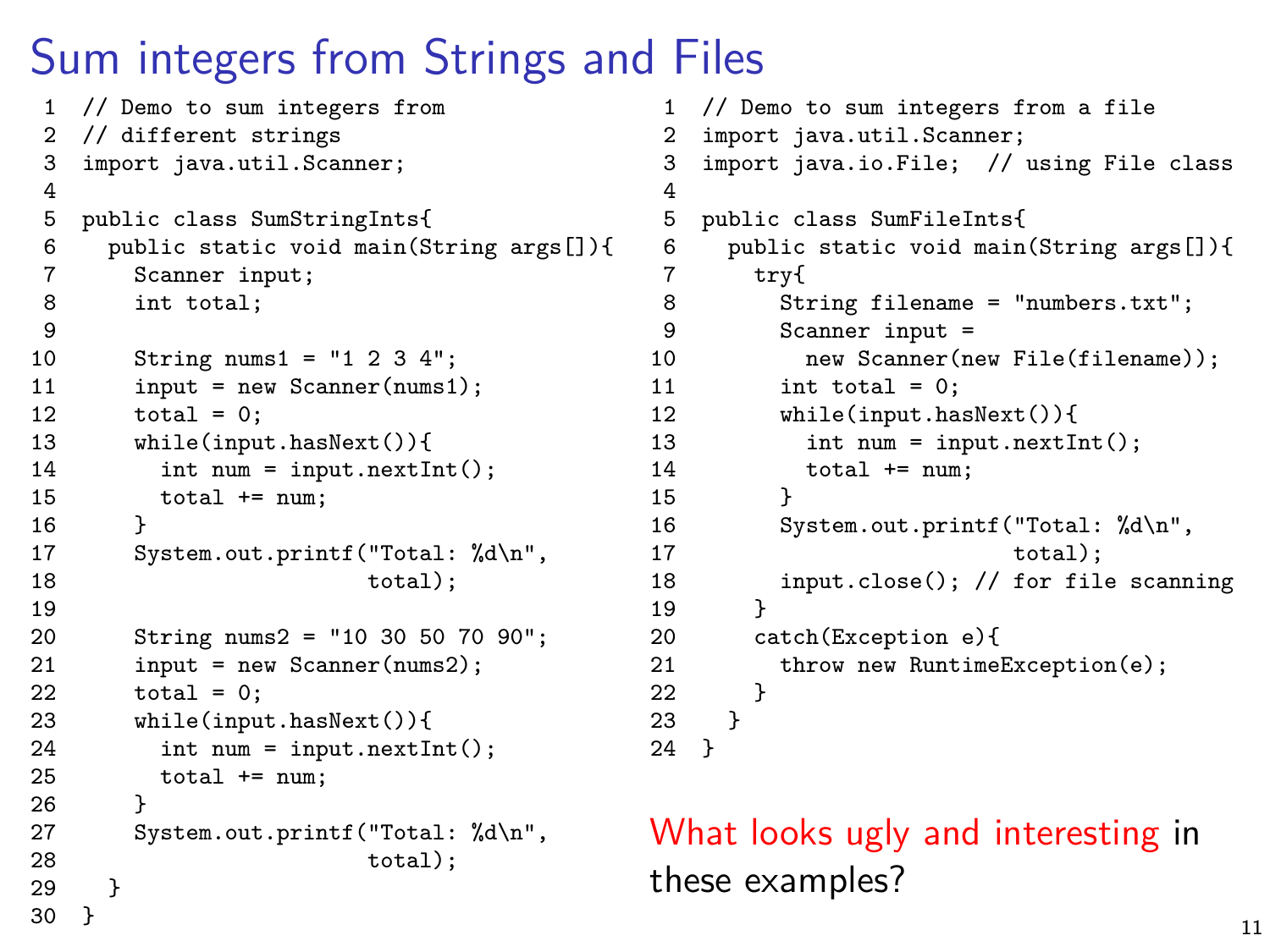# Exceptions when Reading from Files

- $\triangleright$  Things can go wrong with File operations
- $\triangleright$  Typically throws a checked exception: one that must be caught or declared
- $\triangleright$  Will see methods mentioning checked exceptions they throw public void aMethod(...) throws KersplosionException ^^^^^^^^^^^^^^^^^^^^^^^^^^^
- $\blacktriangleright$  This is more complex than needed for our cases: don't want to catch OR declare so we will often take the following unsavory approach

```
public void someMethod(...){
 try {
    ...
   Scanner input = new Scanner(new File(filename));
    ...
  }
  catch(Exception e){ // if an exception results
   throw new RuntimeException(e); // re-throw as a RuntimeException
  }
}
```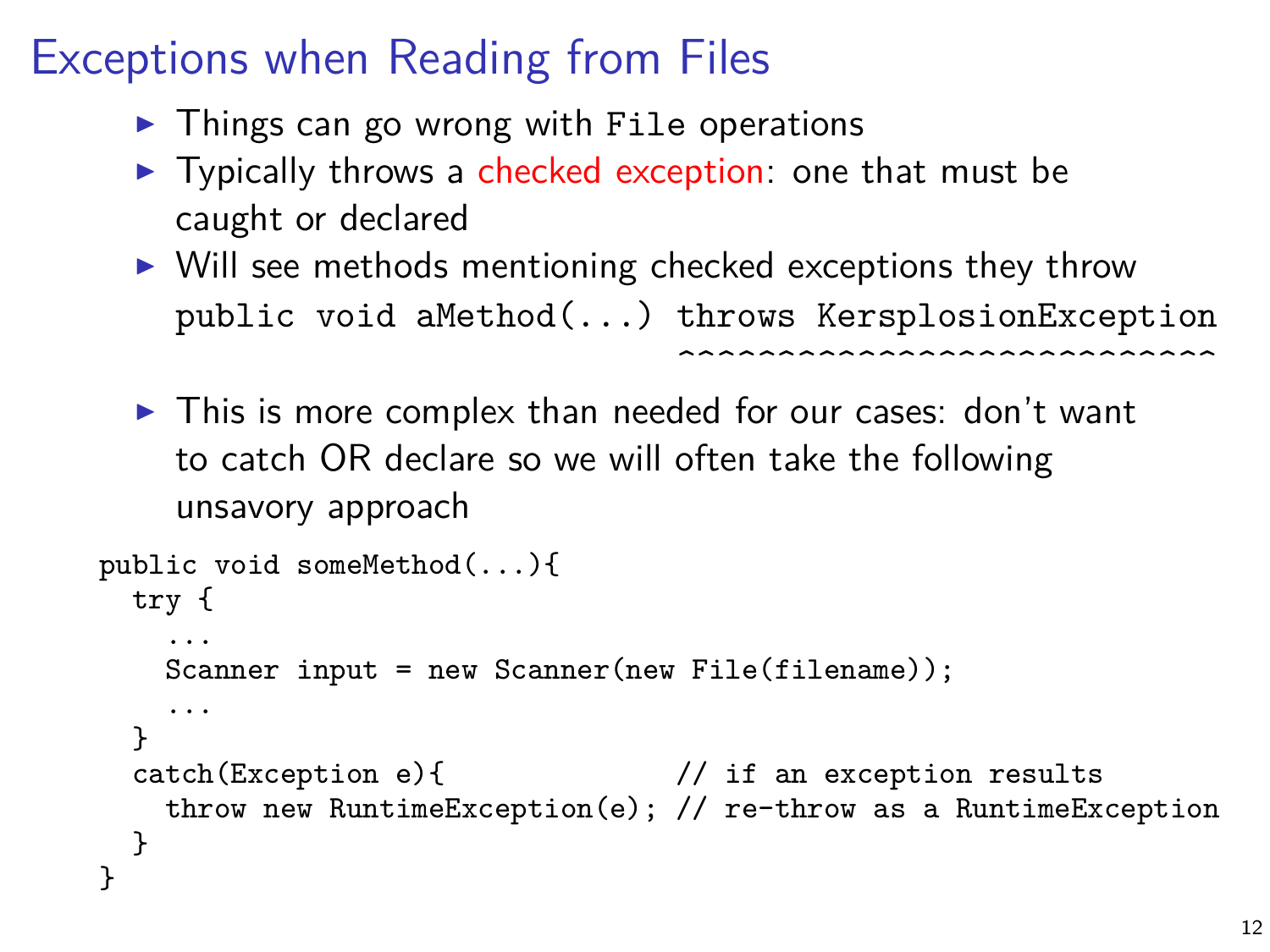### Common Pattern

- $\triangleright$  Lots of repeated code to loop and sum
- $\triangleright$  Really want one spot for this: a method like public static int sumAll(Scanner input) // read all integers in input and return their sum
- $\triangleright$  Could then pass in an open scanner as in

```
Scanner input;
input = new Scanner("1 2 3");int sum1 = sumAll(input);input = new Scanner("4 5 6 7");
int sum2 = sumAll(input);input = new Scanner(new File(fname));
int sum3 = sumAll(input);input.close();
```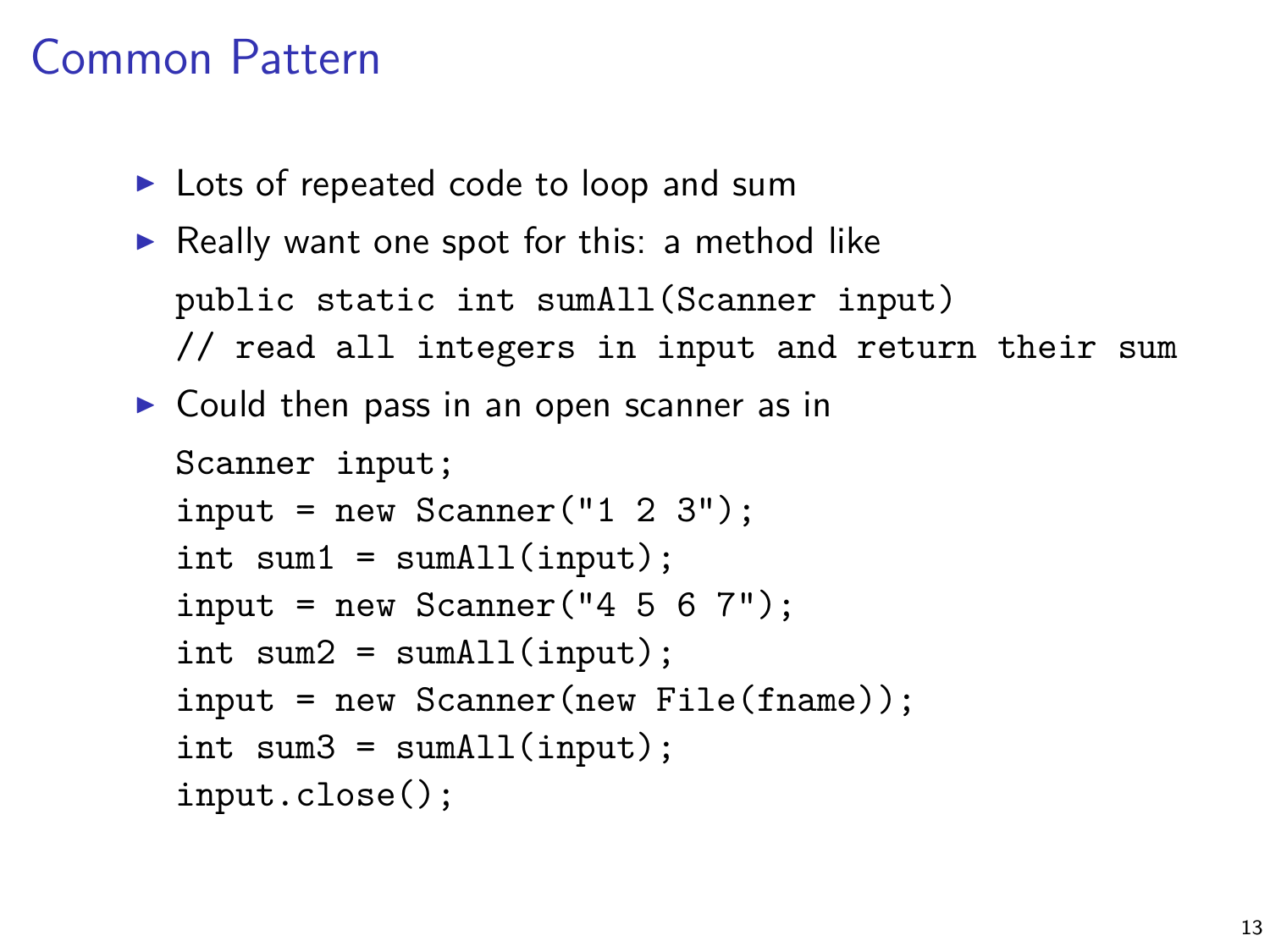### Exercise: Pick a File to Sum

- $\blacktriangleright$  Have several files like numbers.txt, scores.txt, scores2.txt
- $\triangleright$  Want to pick which one to sum up
- $\blacktriangleright$  How could this be done using Scanner?
- $\triangleright$  Hint: Using multiple Scanners with different sources may help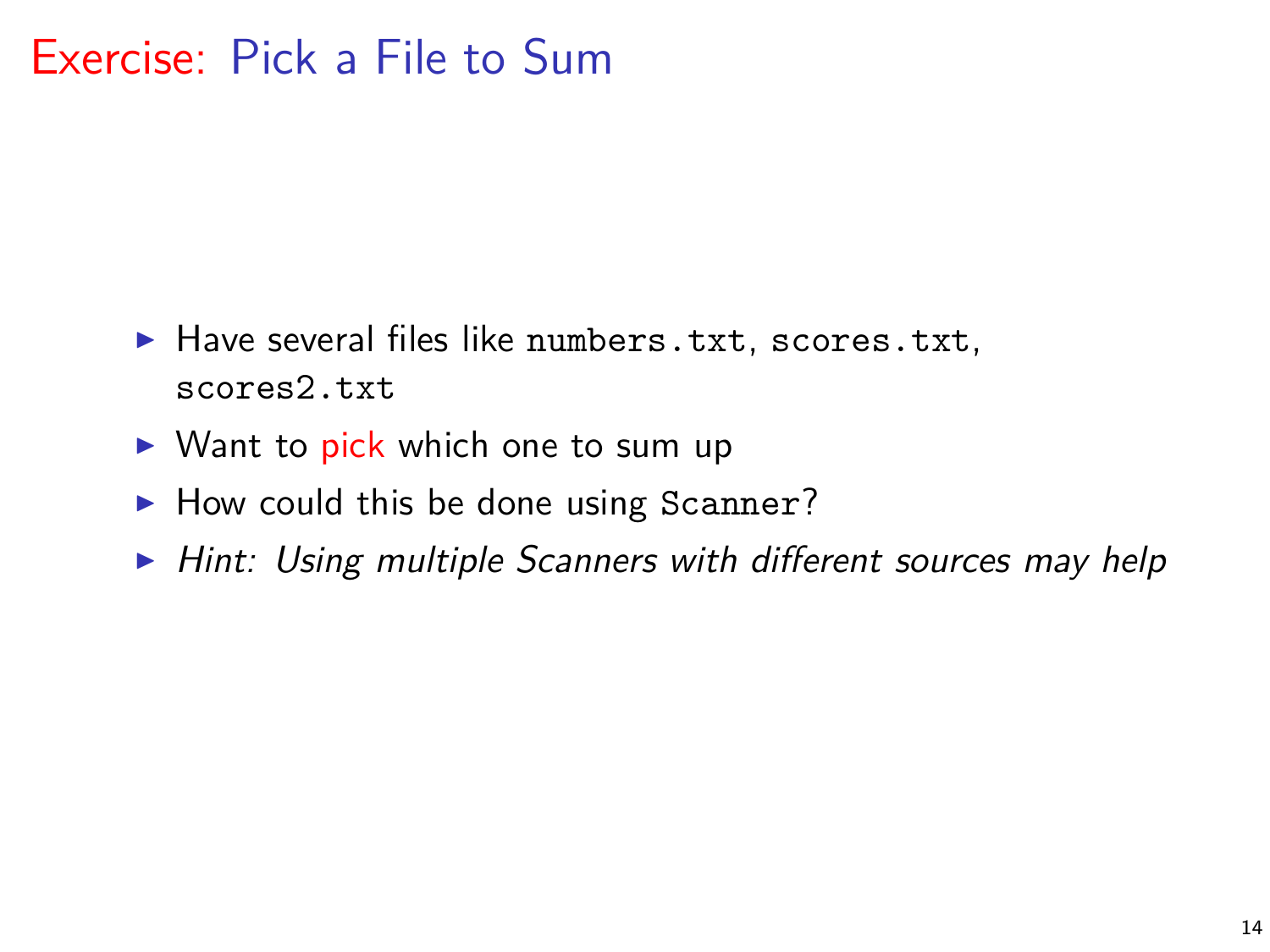### Answer: Pick a File to Sum

See SumPickFile.java. Central technique: read from two places

```
Scanner userInput = new Scanner(System.in); // to read typed input
System.out.println("Enter a filename:"); // prompt
String filename = userInput.next(); \frac{1}{2} get filename
// to read file input
Scanner fileInput = new Scanner(new File(filename));int total = sumAll(fileInput); // method to sum all
fileInput.close();
System.out.printf("Total: %d\n", total);
```
- $\triangleright$  The pattern of specifying a file for a program to operate on is very common
- It is much more common to give this as a command line argument so it appears in main(String args[])
- $\triangleright$  Command line args be discussed soon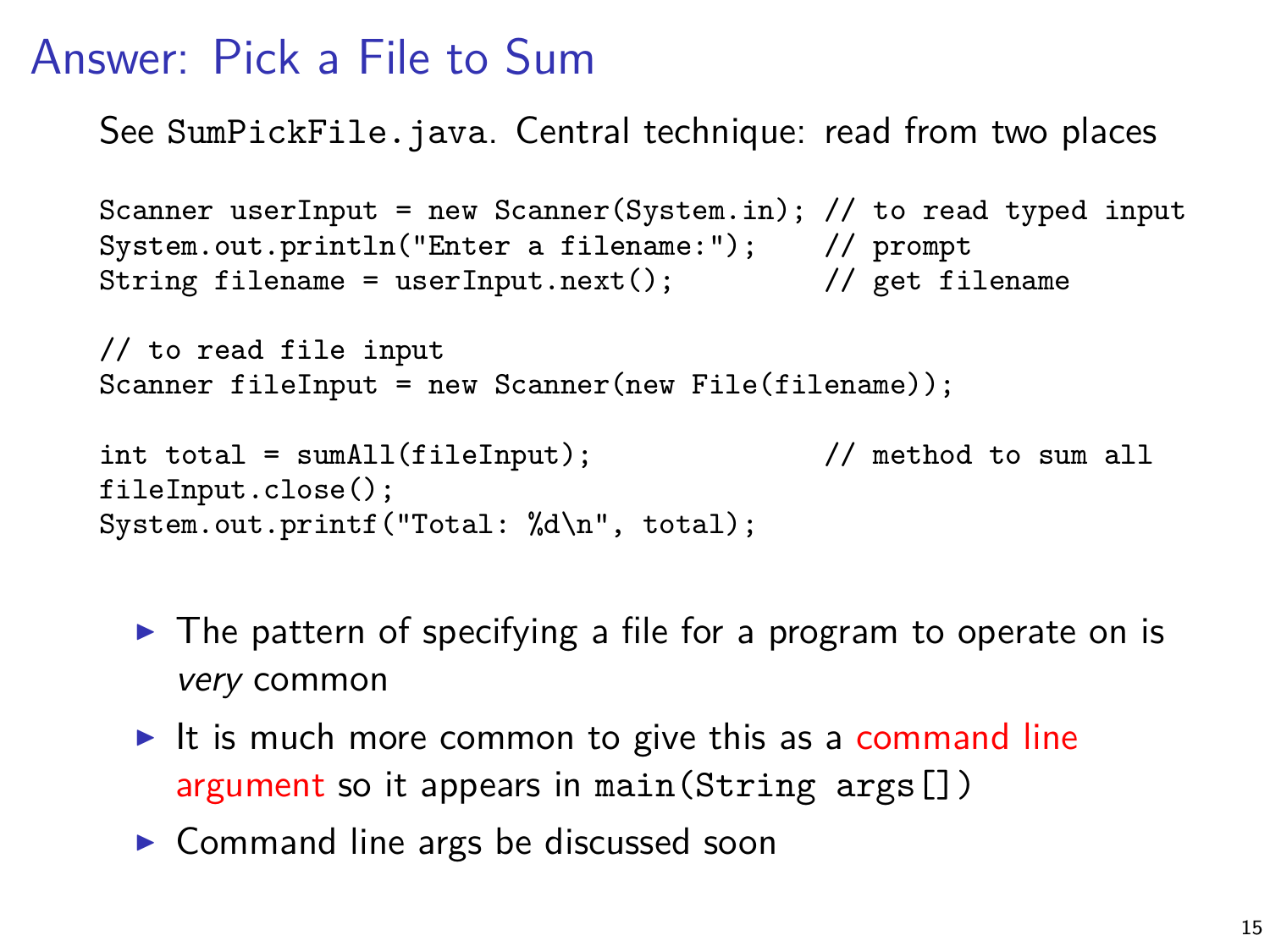# Scanning Errors

```
1 // Demo of scanning errors
 2 import java.util.Scanner;
 3
 4 public class ScanError{<br>5 public static void ma
 5 public static void main(String args[]){<br>6 String nums = "5 4 three 2 1":
 6 String nums = "5 4 three 2 1";
 7 Scanner input = new Scanner(nums);<br>8 int total = 0:
 8 int total = 0;<br>9 while(input.ha
9 while(input.hasNext()){<br>10 int num = input.next1
10 int num = input.nextInt();<br>11 System.out.printf("read %d
11 System.out.printf("read \lambda d \nmid num);<br>12 total += num:
           total += num;
\frac{13}{14}System.out.printf("Total: %d\n", total);<br>}
15 }
16 }
```
- $\blacktriangleright$  Scanners read what they are told and throw exceptions if problems arise
- $\blacktriangleright$  Next input can be checked with methods like hasNextInt() and hasNextDouble()
- $\blacktriangleright$  Careful with these as loop conditions

```
> javac ScanError.java
> java ScanError
read 5
read 4
Exception in thread "main" java.util.InputMismatchException
  at java.util.Scanner.throwFor(Scanner.java:864)
  at java.util.Scanner.next(Scanner.java:1485)
  at java.util.Scanner.nextInt(Scanner.java:2117)
  at java.util.Scanner.nextInt(Scanner.java:2076)
  at ScanError.main(ScanError.java:10)
```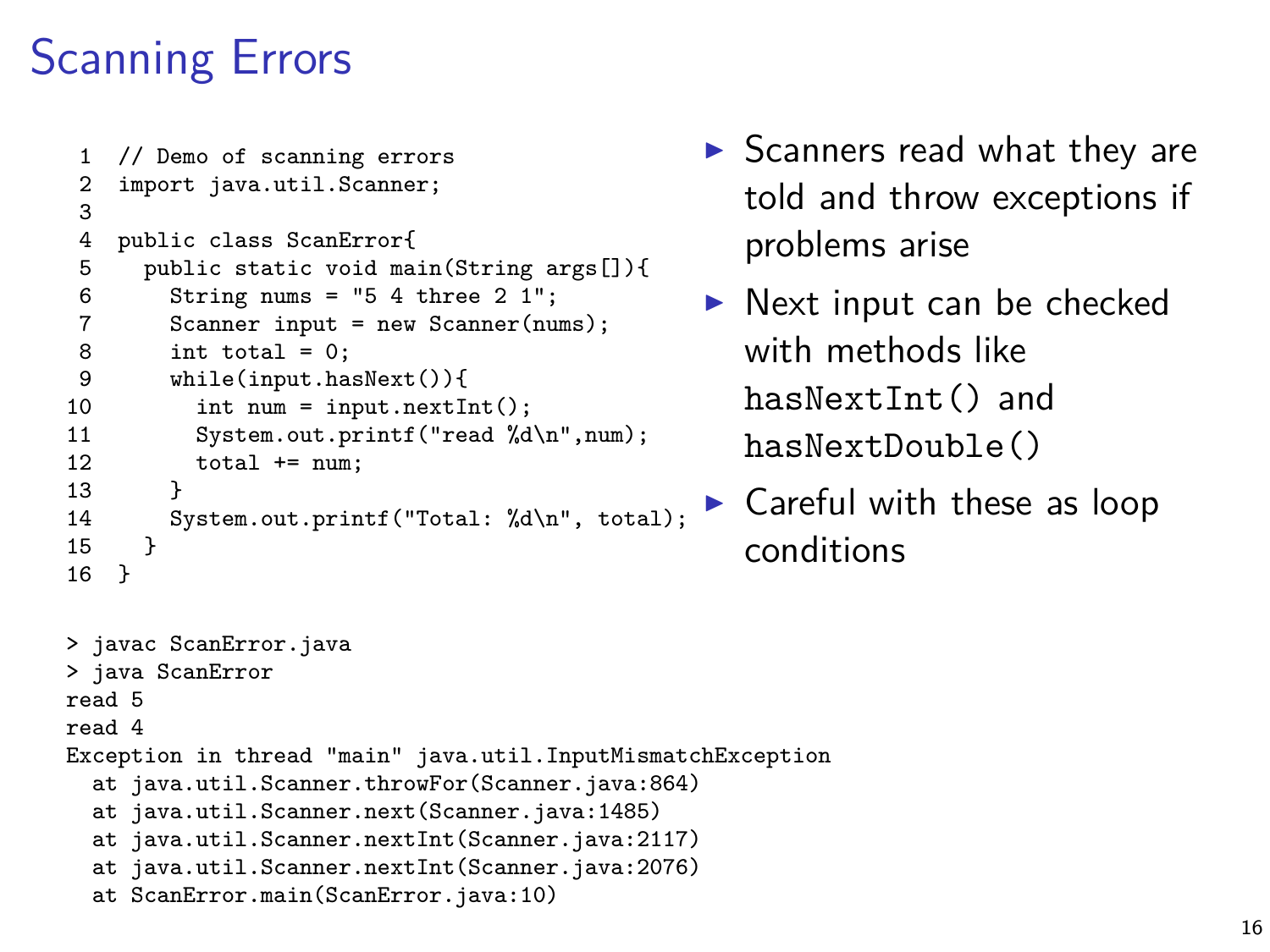# Scanner Input Method Summary

| Method                       | Purpose                    |
|------------------------------|----------------------------|
| new Scanner (System.in)      | scan from terminal input   |
| new Scanner ("hi 1 2.3")     | scan from string           |
| new Scanner(new File(fname)) | scan from file             |
| close()                      | when reading files         |
| String next()                | get next String            |
| $int$ nextInt()              | get next integer           |
| double nextDouble()          | get next double            |
| String nextLine()            | read a whole line          |
| boolean hasNext()            | true if more to read       |
| boolean hasNextInt()         | true if next is an int     |
| boolean hasNextDouble()      | true if next is a double   |
| boolean hasNextLine()        | true there is another line |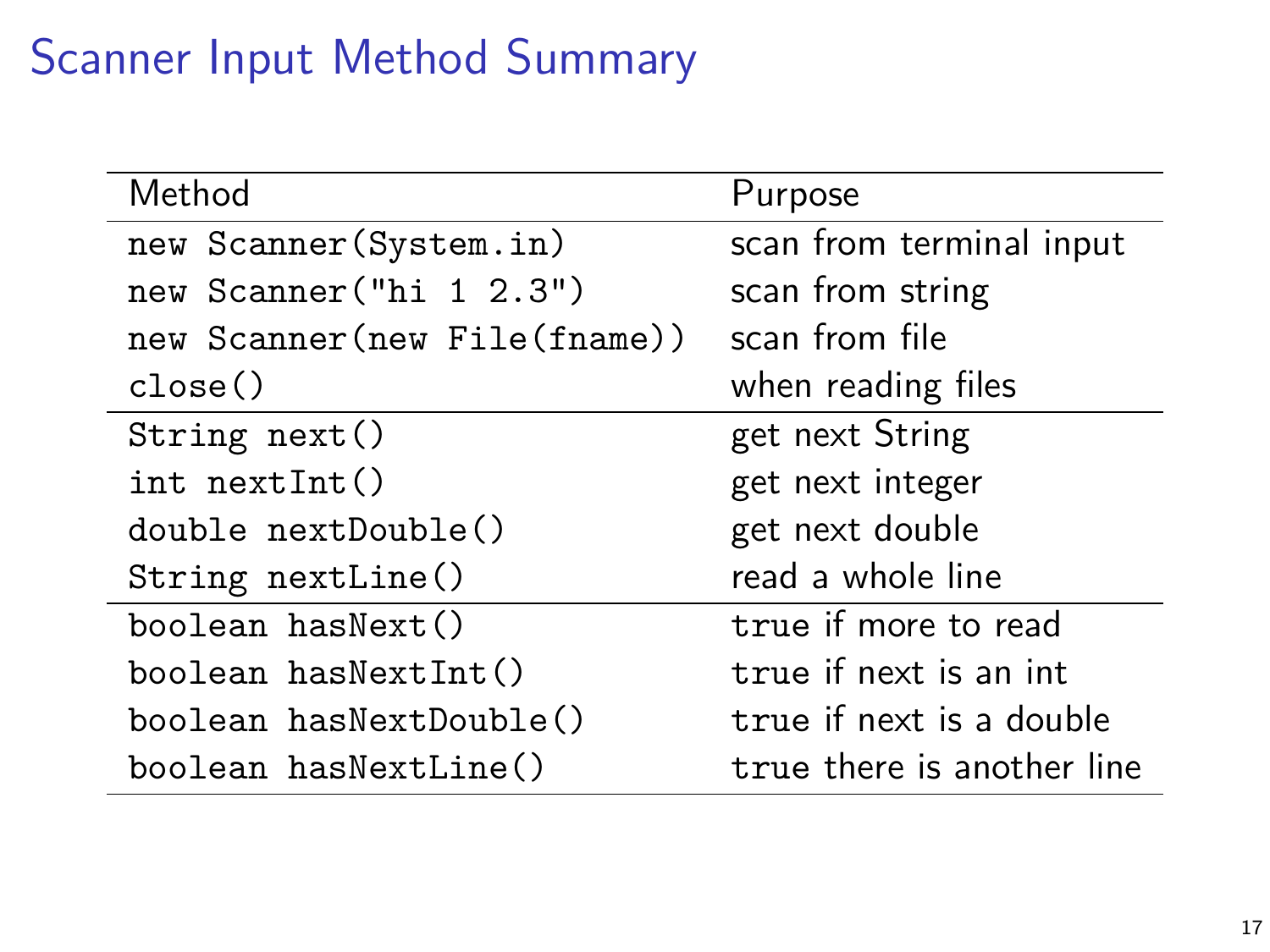## PrintWriter for File Output

- $\triangleright$  A class that allows printing to the screen or to a file
- $\triangleright$  Constructing a PrintWriter with a File argument allows printing into that named file
- $\triangleright$  Similar to constructing a Scanner from a File argument reads from the file
- $\triangleright$  Methods of PrintWriter are familiar: println() / printf() along with close()

PrintWriter fileOut =

```
new PrintWriter(new File("myfile.txt"));
```

```
fileOut.println("Here is text");
fileOut.printf("Numbers: %d %f\nStrings: %s\n",
               123, 4.56, "hello!");
```

```
fileOut.close();
```
Have a look at the [PrintWriter Java Doc.](http://docs.oracle.com/javase/7/docs/api/java/io/PrintWriter.html)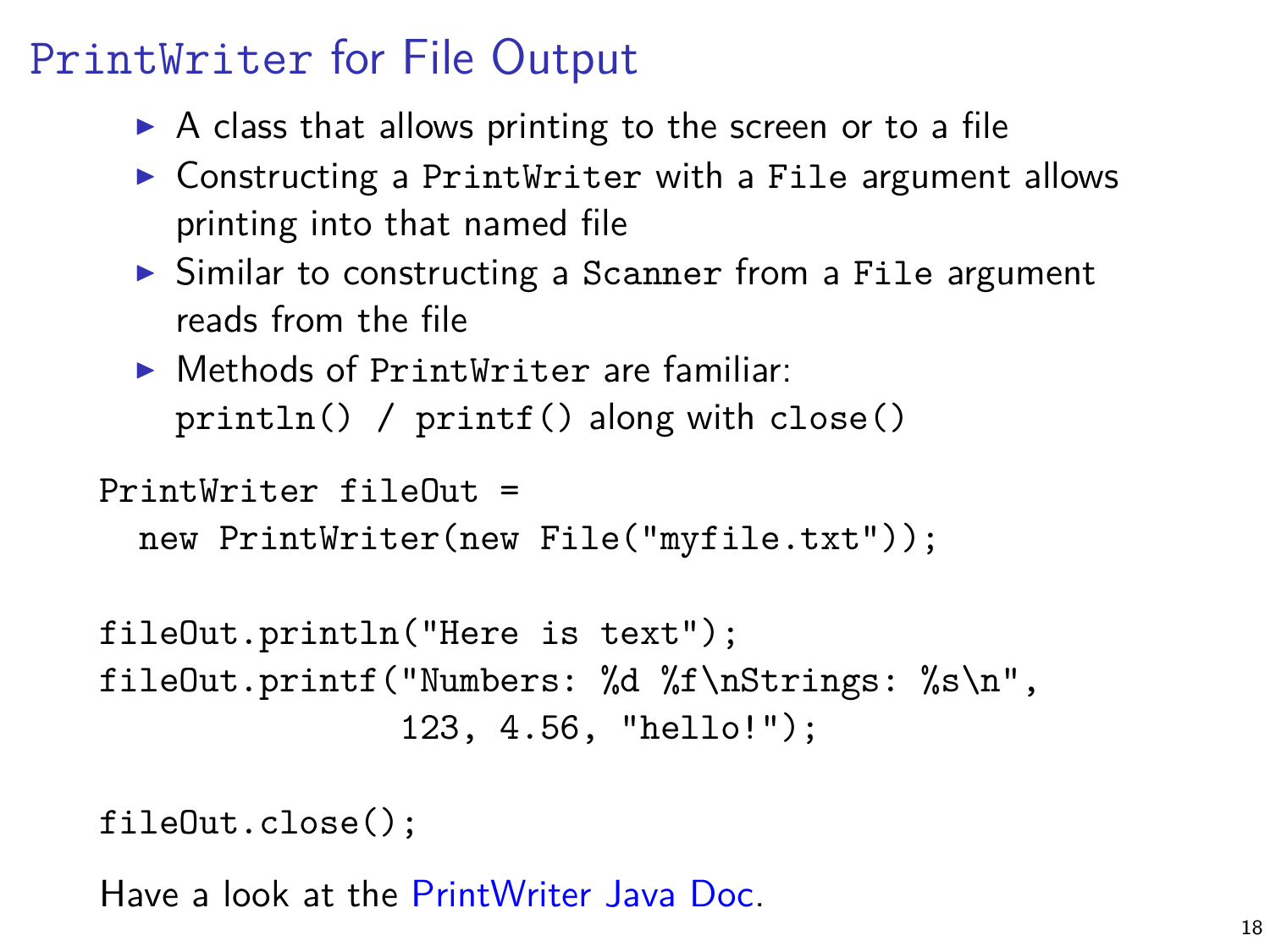### File Output Example

```
1 // Show PrintWriter use to create a text file with a table
 2 import java.util.Scanner;<br>3 import java.io.PrintWrite
 3 import java.io.PrintWriter;<br>4 import java.io.File:
    import java.io.File;
 5
 6 public class PrintTable{
       public static void main(String args[]) throws Exception{
 8 Scanner input = new Scanner(System.in);<br>9 System.out.println("File to save in (ex
9 System.out.println("File to save in (ex: stuff.txt):");<br>10 String fileName = input.next():
10 String fileName = input.next();<br>11 System.out.println("Height and \;
11 System.out.println("Height and Width of table (ex: 4 6):");<br>12 int height = input.nextInt():
12 int height = input.nextInt();<br>13 int width = input.nextInt();
         int width = input.nextInt();14<br>1515 PrintWriter fileOut = new PrintWriter(new File(fileName));<br>16 for(int row=1: row<=height: row++){
         for(int row=1; row=height; row++){
17 for(int col=1; col<=width; col++){
18 fileOut.printf("%3d ",row * col);<br>19 }
19 }
20 fileOut.println("");<br>21 }
21 }
22 fileOut.close();
\frac{23}{24}24 System.out.printf("%d by %d table saved in %s\n",<br>25 height width fileName).
       height,width,fileName);
\frac{26}{27}27 } 19
```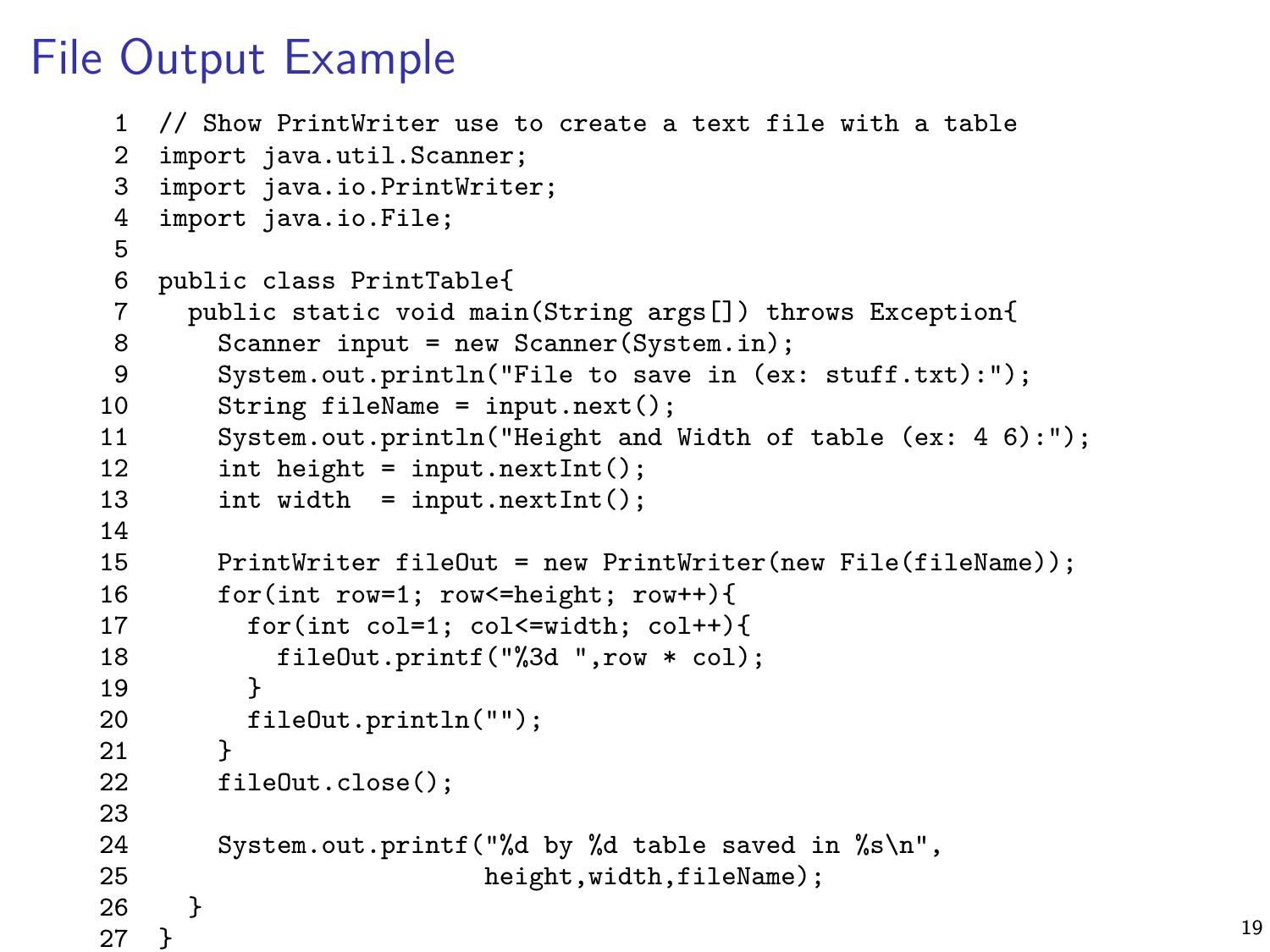### Exercise: File Output Example

#### Examine PrintTable.java

- 1. Identify where a PrintWriter is created and how
- 2. Explain what methods are used to print output into the file and whether they are familiar or unfamiliar
- 3. Which method terminates output to that file?
- 4. How is the name of the output file and table size determined?
- 5. Explain a different way the filename/table size could be obtained at startup time based on last Friday's lecture Hint: you may need to use the Integer.parseInt(i) method to convert a String to an int